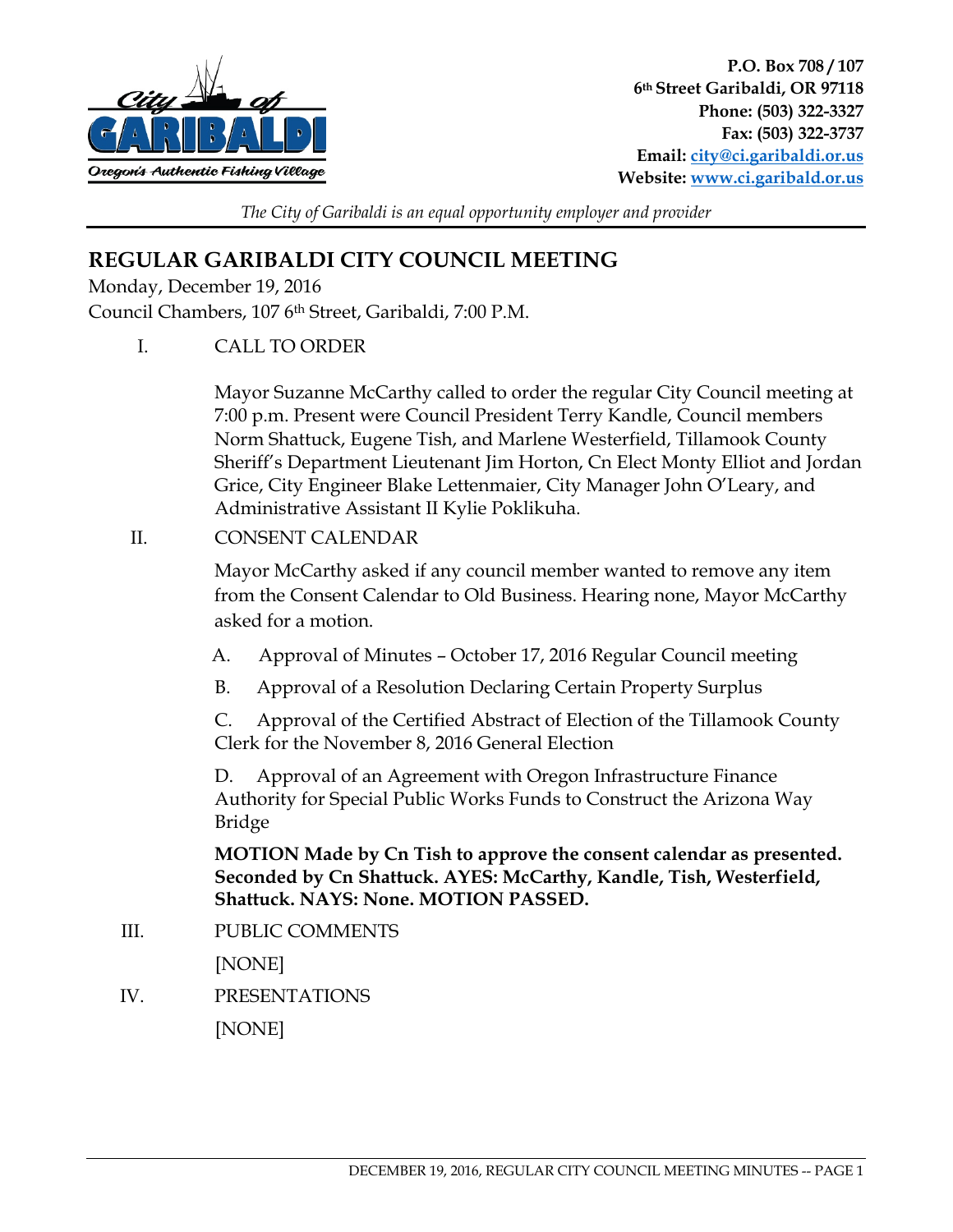## V. CORRESPONDENCE

Letter from Department of the Navy – Record of Decision for the Northwest Training and Testing Environmental Impact Statement/Overseas Environmental Impact Statement: Council acknowledged the receipt of the letter.

VI. COMMUNITY REPORT

Tourism Commission Minutes reviewed by council.

VII. OLD BUSINESS

 A. Ordinance Governing the Use and Occupation of the Public Right of Way Utility Providers in Garibaldi

 O'Leary discussed a letter received from Tillamook PUD regarding the proposed ordinance. The letter expressed their position that a quasigovernment they should be treated differently than a privately-owned utility. The city attorney will consider the matter and get back to us after further correspondence with Tillamook PUD. O'Leary recommended postponing the adoption of the ordnance until January.

VIII. NEW BUSINESS

[NONE]

IX. STAFF REPORTS

*Legal.* None.

*Public Works*. Lettenmaier reported the Arizona Way Bridge Project is mostly complete. The asphalt overlay and some additional work is anticipated to be completed next spring.

*Police Department.* Lieutenant Horton informed council that the sheriff department would be providing a report by the fifth of the month in the future. He noted that Deputy Amos is ranked number 3 academically at the academy and discussed her schedule after graduation. Horton stated that he is hopeful that the city will have her "free and clear" by the end of March.

*Planning/Admin Department.* O'Leary discussed the upcoming Planning Commission workshop scheduled for tomorrow December 20th. O'Leary explained that the commission would consider modifications to the residential zone intended to address issues discussed by Cm Wrabek in previous correspondence to council. Patrick Wingard from Oregon DLCD, has offered to provide any relevant data the planning commission might need for free. O'Leary noted a potential for changing densities after an analysis. O'Leary also noted that the process involves several steps, and that the council would review any change proposed by the planning commission prior to the adoption process.

O'Leary reported Paul Daniels appears to be moving forward with his apartment development project on Arizona Way, and construction is anticipated to begin in late winter or early spring.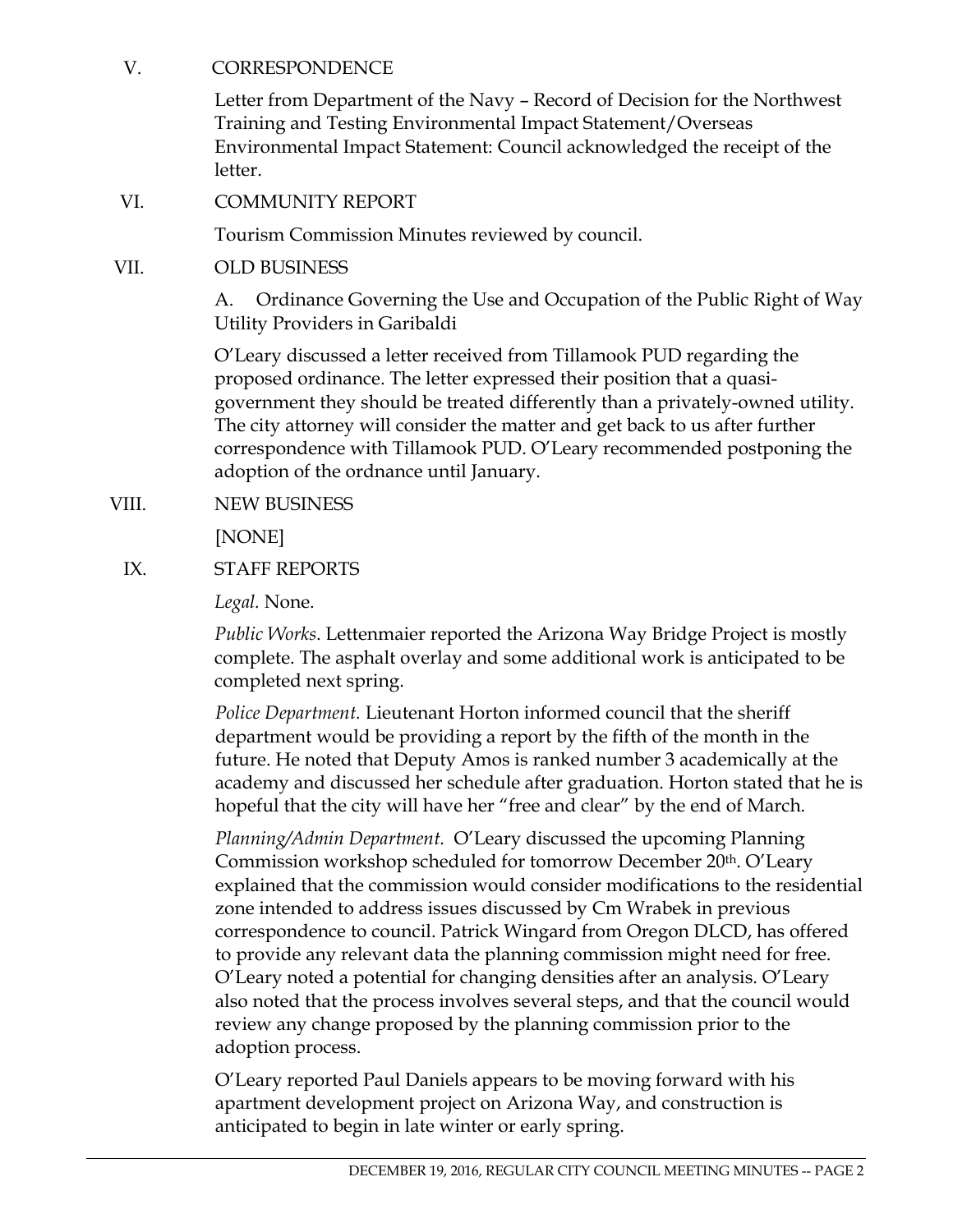O'Leary noted that a conditional use application has been received for an accessory structure which the planning commission and staff will be addressing sometime this coming winter.

Tentative flood plain maps as developed by Region 10 FEMA for the City of Garibaldi have been received by city staff. A review meeting coordinated by FEMA to discuss the proposed maps had been scheduled for December, and has been rescheduled due to inclement weather. O'Leary reported that the proposed map does not reflect significant changes to the city's current flood zones; however, FEMA is likely to require increased regulations to the flood plain management ordinance. There is a pending lawsuit against these regulations, which will probably delay the adoption process further. O'Leary reported that he has also been attending the Tillamook County Multi-Jurisdictional Natural Hazard Mitigation Plan steering committee workshops, which is relates to the city's ability to receive funds from FEMA in the future. He noted the county's Multi-Jurisdictional Natural Hazard Mitigation Plan may be finalized around November 2017, pending FEMAs schedule.

*Fire Department.* O'Leary provided an overview of a recent meeting with certain council members and fire department staff resulting from new information that Bay City is no longer interested in forming a regional fire district with Garibaldi. They may be interested in this option later. O'Leary reported that during this meeting, the idea of funding a paid fire chief's position with a tax levy in the City of Garibaldi was discussed. It was suggested that the city would ask the voters for \$1.70 per \$1,000 to fund this position. This would involve a five-year operating levy, which could be placed on the ballot this May. If approved, this would take effect in the 2017/2018 fiscal year, and the city may be able to hire a person into the newly funded position within twelve months. Another option would be to create a service utility fee, which could be added to the current utility billing process. Mayor McCarthy noted that if something is not done, fire insurance rates will increase dramatically. The Mayor asked if the \$1.70 would be for the rural district as well, or just for the City of Garibaldi. O'Leary stated that that amount discussed was only Garibaldi at this point.

Cn Tish recommended the levy option, stating that it provides stability and is sustainable. Other fire departments and Garibaldi could evaluate other options later. Mayor McCarthy reminded council that an operating levy would need renewed in five years, and O'Leary state that it would be up to the city and new fire chief to demonstrate the value of the levy to the community. O'Leary will discuss the requirements for placing this question on the ballot with the County Clerk It was noted that it would be an advantage to reevaluate the situation when the levy goes back up to vote in five years and it would be a chance to make changes as needed. Council directed O'Leary to move ahead with gathering and reining information needed to proceed.

## X. COUNCIL REPORTS

Cn Shattuck – Cn Shattuck stated he was very happy with the holiday lights